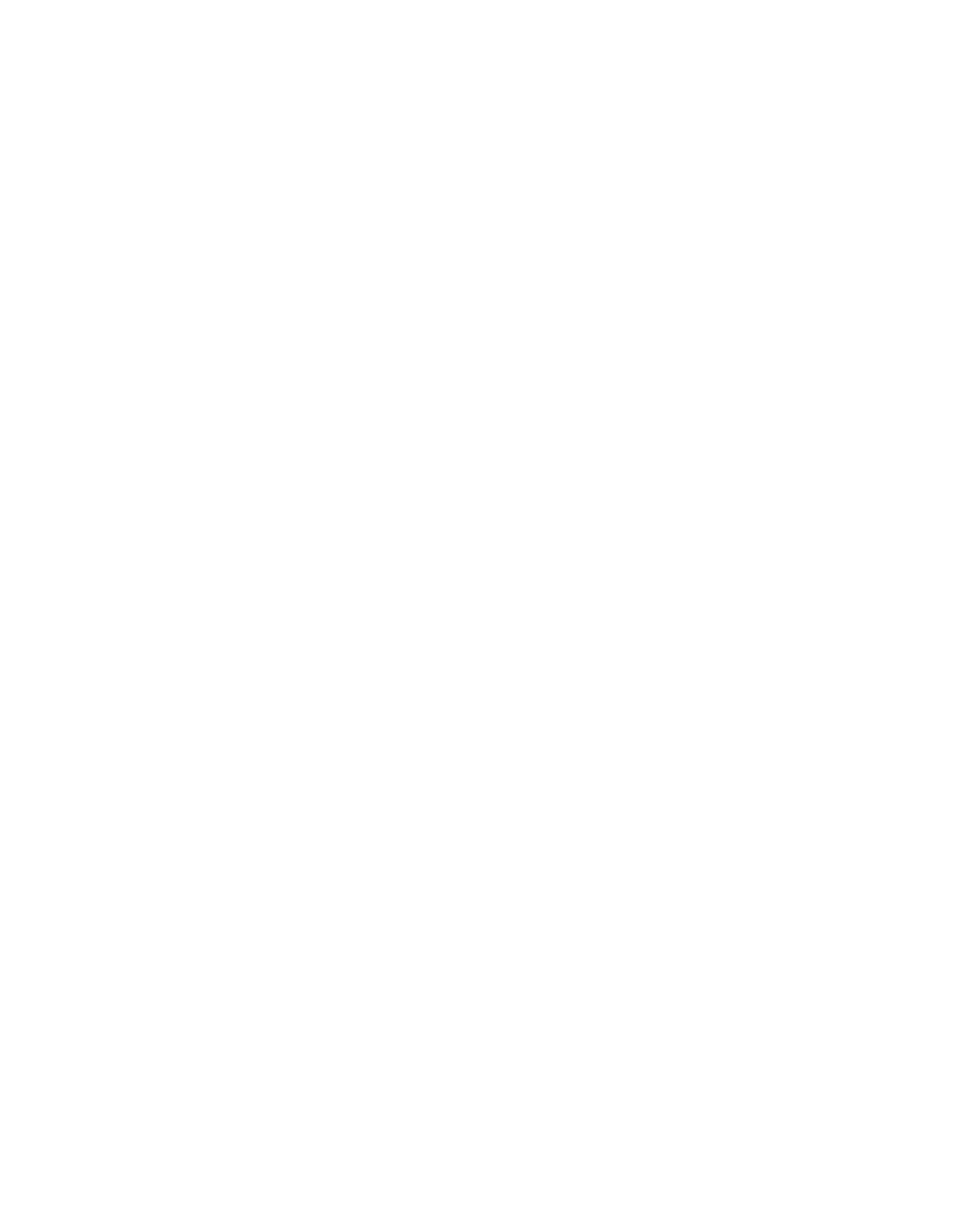### **Executive Summary**

This report identifies research-based benefits of preschool education through a literature review and then provides a data analysis of Portland Public School's preschool programs.

In terms of research-based benefits of preschool education, these benefits include academic gains and future school success, especially for disadvantaged students. Several studies show sustained academic gains through third grade. Additionally, the report highlights socialemotional benefits of preschool on early learners, including a reduction in aggressive behavior and future criminal behavior. The report also identifies the characteristics of high-quality preschool programs, including social-emotional and physical health, building strong interpersonal relationships, small class size, and professional development for teachers. Programs that balance cognitive, mental, and physical health, promote reflective teaching, and target high-needs students are additional qualities that improve preschool education.

Following a review of the literature, the report provides a data analysis of Portland Public School's preschool program. Data from a variety of different PPS preschools was analyzed, including participation rates, kindergarten DIBELS Letter Naming Fluency (LNF) assessment, and third grade OAKS scores. Participation rates showed that Head Start has the largest proportion of students at 68%. Results from the data analysis of both DIBELS and OAKS scores need to be interpreted cautiously due sample size and poverty levels.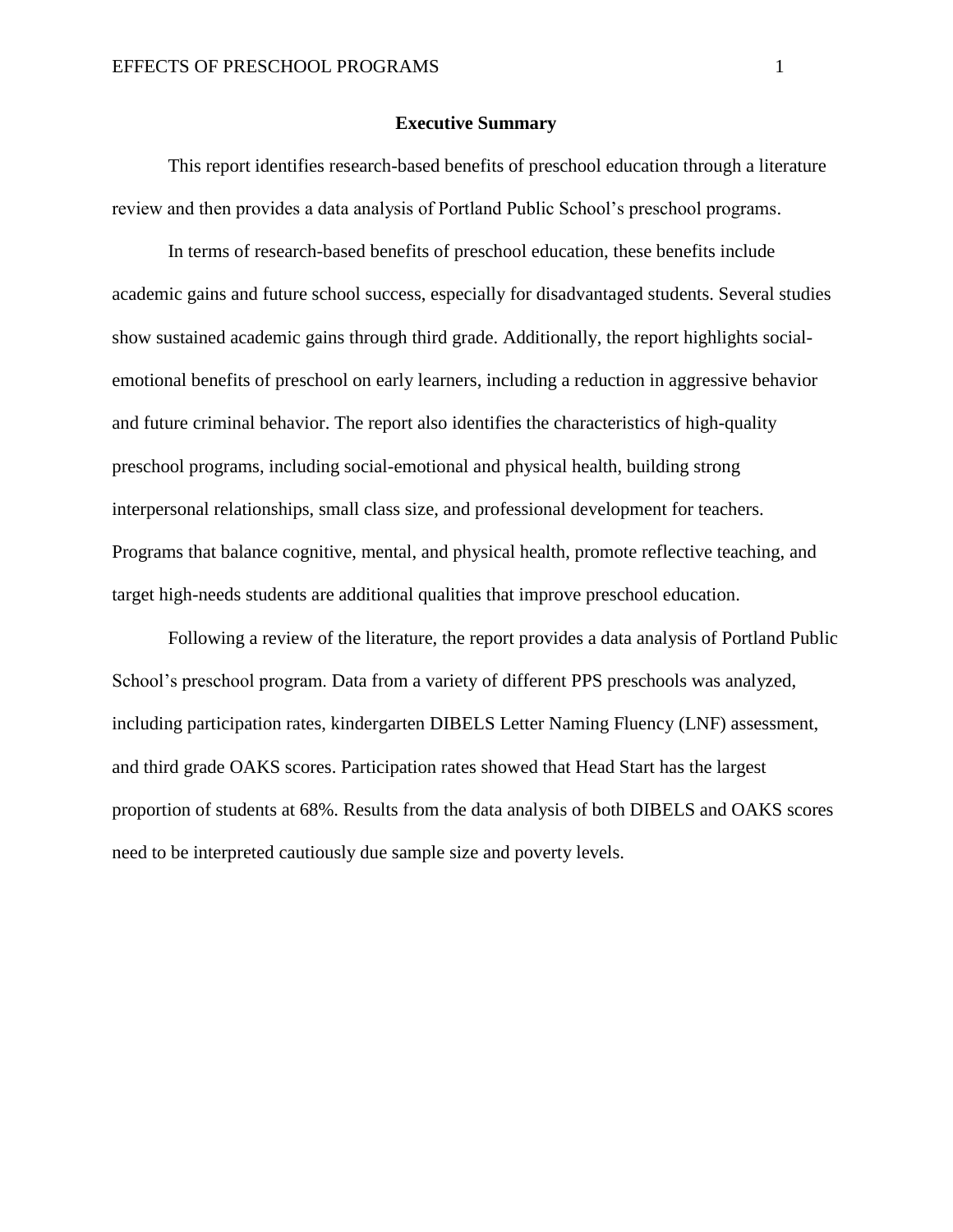### **Effects of Preschool Programs**

Current research strongly supports the benefits of preschool education for students (Bowman, Donovan, Burns & National Academy of Sciences, 2001). The benefits of early childhood education include future academic success and social and emotional knowledge and abilities (Fantuzzo et al., 2007; Merrell & Gueldner, 2010). National dialogue in the United States has begun to focus on funding pre-K education in public schools, and since 2013, over 30 states have expanded their access to preschool (Kamenetz, 2014). The Education Commission of the States (Zinth, Christie, & Education Commission of the States, 2012) released a report that called for a smoother transition for students from "P" grades to early grades and claimed that the mindset of the country needs to shift from believing kindergarten is the first grade of school to believing pre-K is the beginning of formal schooling. The report stated challenges in valuing pre-K education, including funding, program quality, and instructional leadership. However, the report also highlighted positive signs of shifting thoughts on pre-K education, including numerous states allocating funding for early childhood education and creating initiatives focused on program and leadership development.

### **Academic Gains**

Although preschool students are young, early education has been shown to greatly impact future school success. A recent meta-analysis of 84 preschool programs across the United States revealed several benefits to this form of early childhood education (Brooks-Gunn et al., 2013). The analysis found that children who attended one year of preschool gained about a third of a year in language, reading, and math skills above and beyond the learning that occurred for those without access to preschool. Students who attended preschool for two years had further gains, most notably in disadvantaged students. Cities such as Tulsa and Boston showed between one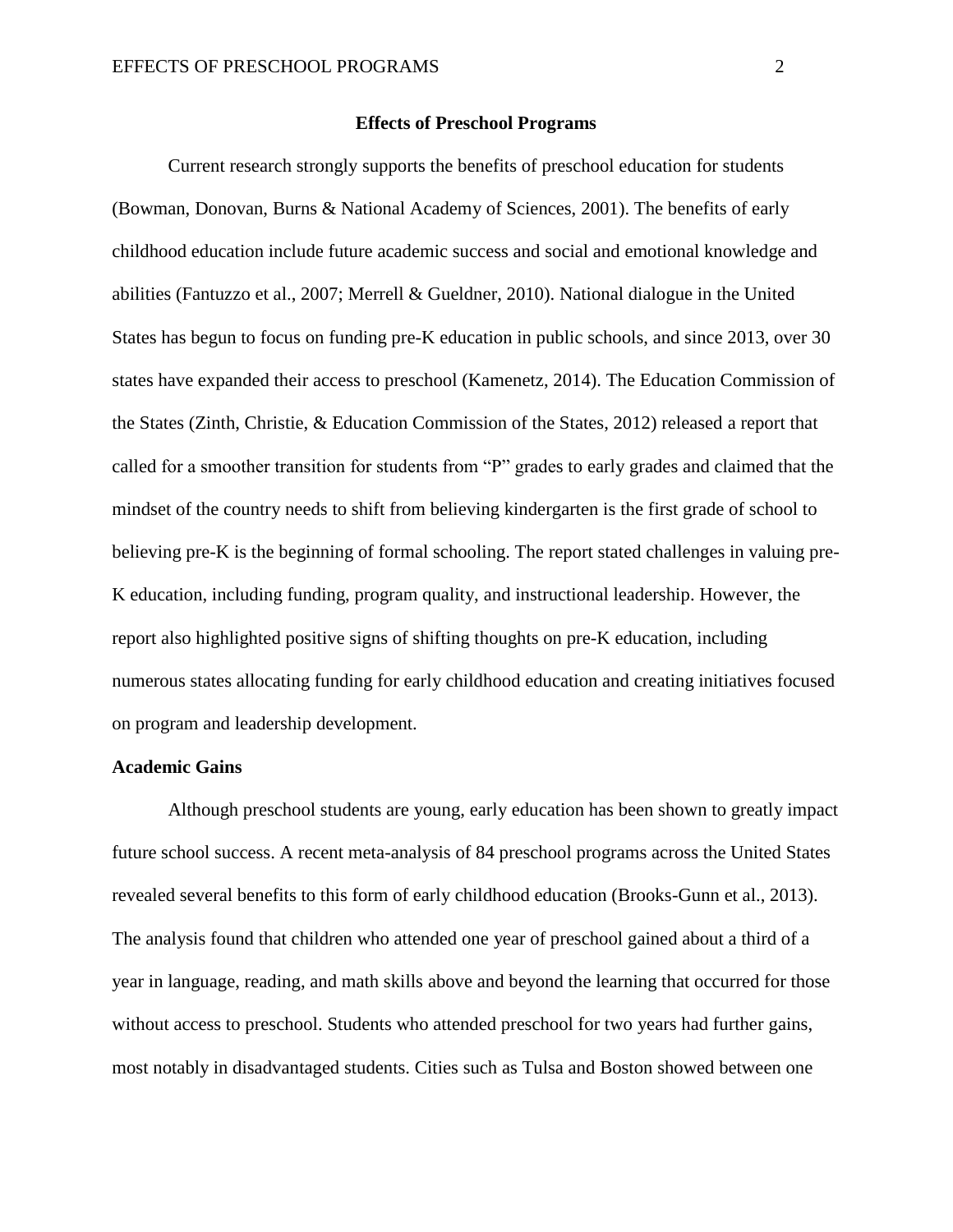half to one full year of additional learning in students who had attended preschool. Previous analyses of preschool programs were dominated by programs serving high-poverty students; however, results from the Brooks-Bunn et al. (2013) analysis showed gains in students from both high and low-income families.

Further, a recent study found that two preschool programs in North Carolina reduced the likelihood of third-grade special education placements by 32% (Pals & Jameson, 2015). This study also highlighted the cost-savings to school districts due to this decrease in special education services, which cost districts twice as much per student than regular education services. Another recent study analyzing student data from Miami's publicly funded preschool program found long-lasting academic gains through the third grade (Ansari & Lopez, 2015). Ansari and Lopez analyzed academic data from 11,894 Latino students and found social and English language skills and other pre-kindergarten skills, such as knowing letters and numbers to all be above average. Researchers found that 9 in 10 of low-income Latino students who attended pre-school passed their third grade reading comprehension tests and earned an average GPA grade of a B.

Another example of the impact of pre-K education on students comes from the results of a New Jersey Supreme Court Case, *Abbott v. Burke*, which determined the state was not enabling all students to meet education standards. New Jersey then established a high-quality preschool program in 31 of the lowest-income districts in the state (Doggett & Wat, 2010). Teachers with a pre-K – third grade endorsement were hired, and an intensive literacy program was implemented. Researchers followed students through 2nd grade and found that students showed significant improvements in early language, literacy, and math skills at kindergarten entry; students performed significantly better in math, language comprehension, and vocabulary skills through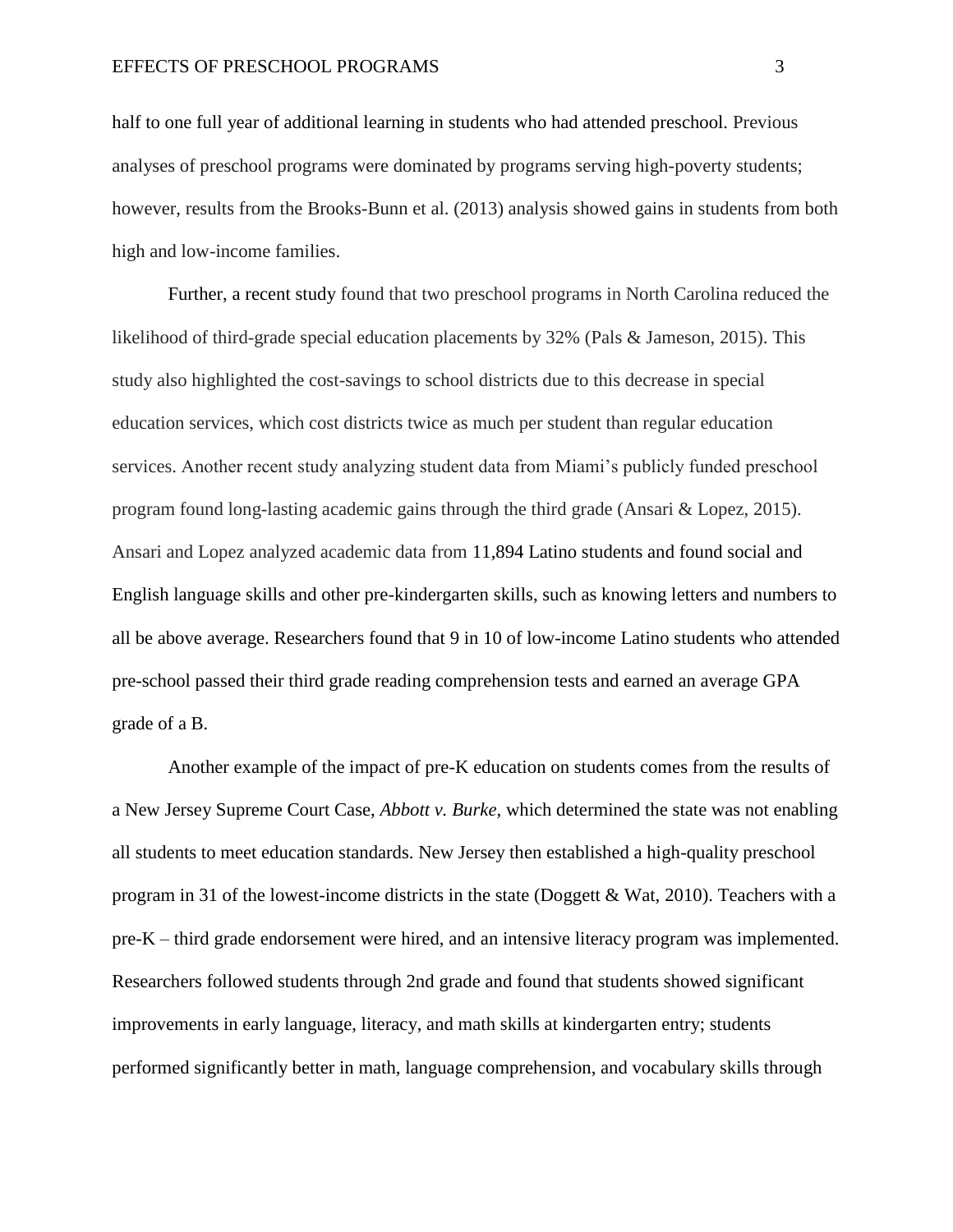2nd grade; and students were 30% less likely to repeat a grade after one year of enrollment in the *Abbott* program and 50% less likely after two pre-K years.

A study regarding Tennessee's Voluntary Pre-K Program (TN-VPK) revealed different results regarding the sustainability of academic gains for preschool students (Lipsey & Farran, 2015). The researchers in this study found greater academic gains in kindergarten readiness for students who attended pre-K compared to those who did not attend, yet they found that academic scores in comparison with non-attending pre-K peers leveled out by the end of kindergarten. These results contradict results found in several other studies regarding the long-term academic benefits of preschool programs.

**Student-teacher relationships matter.** It appears that these gains vary based on studentteacher relationships. Howes et al. (2008) examined the impacts of state-funded preschool programs in 11 states (*n* = 2,800 randomly selected students) intended to prepare students for kindergarten. They found the highest gains were achieved classes where teachers had closer relationships with students, rather than structural program dynamics, including student-teacher ratio. Greater gains were seen when teachers "encouraged communication and reasoning [in students] while being sensitive and responsive in her or his interactions with children, and teachers who constructed an atmosphere of respect, encouragement, and enthusiasm for learning" (p. 45). Children in these classes showed higher level thinking skills and greater proficiency in language and literacy, such as verbal responses to problems. Math gains also were related to oral language development, in that students needed to have the oral language skills to verbalize problem solving (Howes et al., 2008).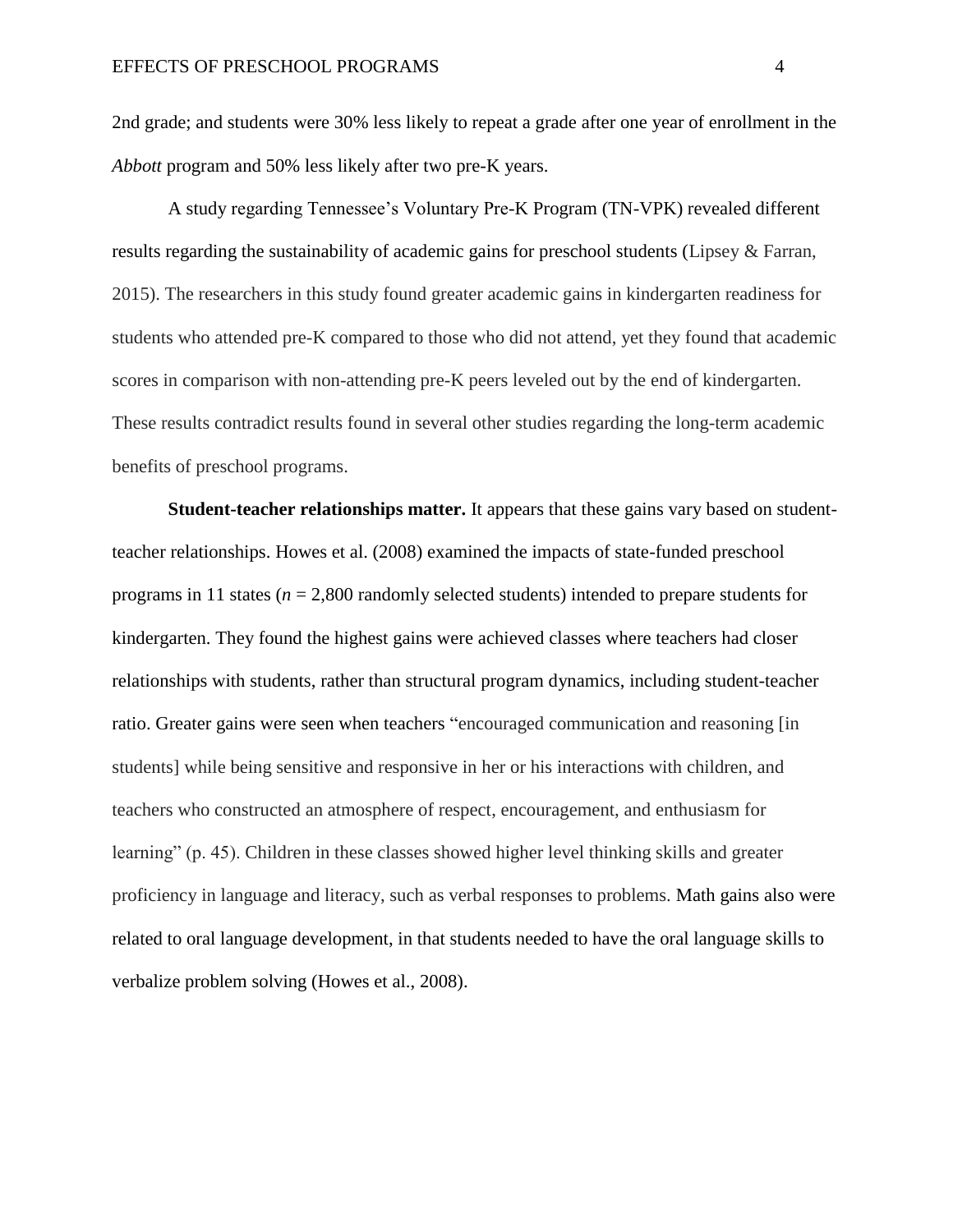# **Social-Emotional Gains**

In addition to academic improvements, preschool programs have also shown to improve students' social and emotional skills, which impact future life success. A meta-analysis (Brooks-Gunn et al., 2013) showed the benefits of the Head Start program for three-year-olds. "At the end of first grade, children with special needs who had attended Head Start as three-year-olds showed stronger gains in math and social-emotional development than children with special needs who had not attended Head Start" (p. 2). An additional longitudinal study analyzed the results of the Perry Program, a preschool intervention program that targets disadvantaged youth (Heckman, Pinto, & Savelyev, 2012). It was found that the Perry Program did improve later life outcomes, successfully reducing future criminal behavior. The Perry Program also impacted social-emotional behavior, showing a reduction in externalizing behaviors, such as aggressiveness, in elementary school (Brooks-Gunn et al., 2013).

#### **Characteristics of High-Quality Preschool Programs**

Research has discovered several characteristics of high-quality preschool programs. For example, it appears that high quality preschools provide stimulating teacher–student relationships, including: "interactions that help children acquire new knowledge and skills, provide input to children, elicit verbal responses and reactions from them, and foster engagement in and enjoyment of learning" (Brooks-Gunn et al., 2013, p. 1). This supports the findings discussed previously. Additionally, preschools that had teacher support through coaching and mentoring were categorized as higher quality. Bowman et al. (2001) further identified several key characteristics of quality preschool programs:

> 1. Cognitive, social-emotional (mental health), and physical development are complementary, mutually supportive areas of growth all requiring active attention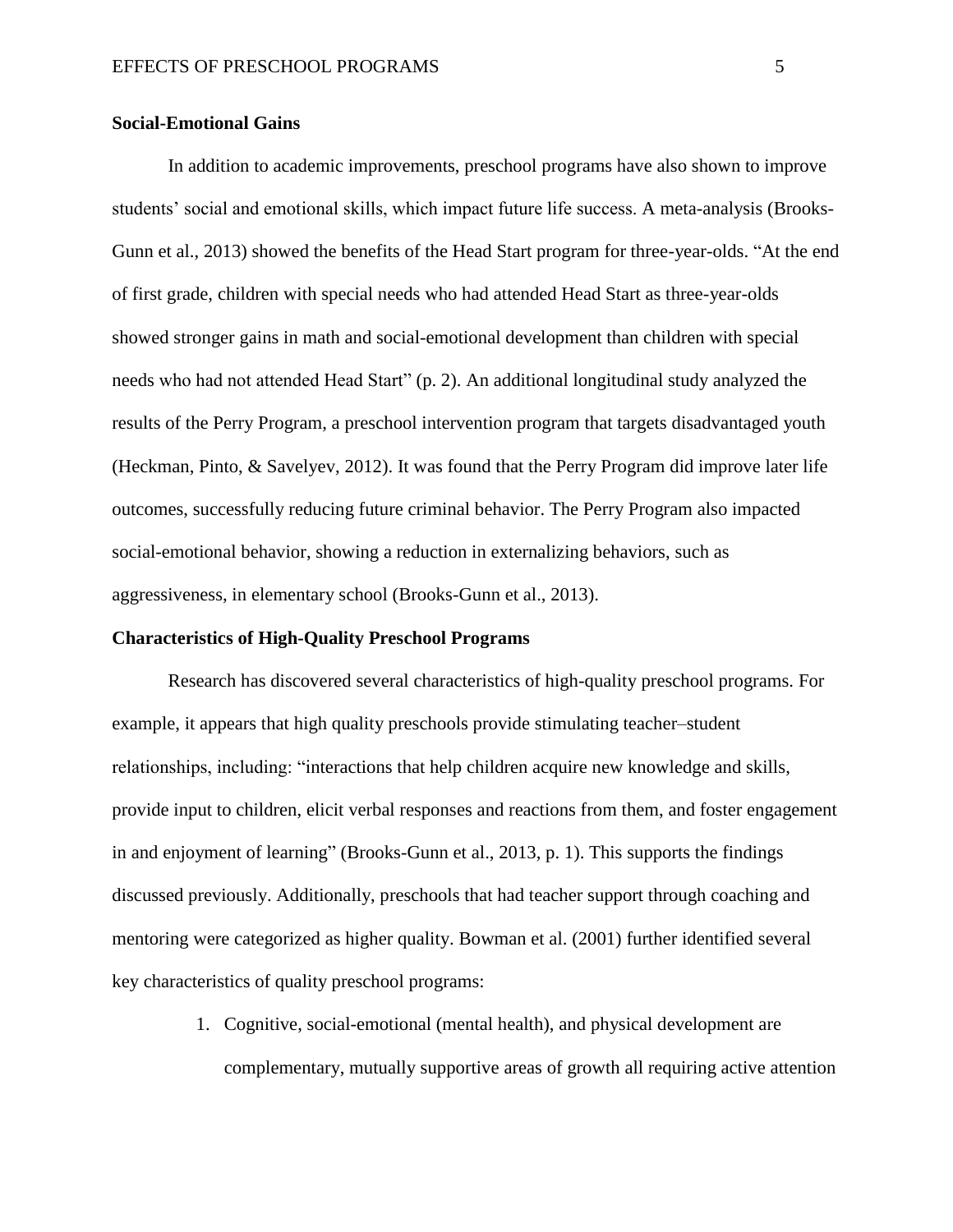in the preschool years.

- 2. Responsive interpersonal relationships with teachers nurture young children's dispositions to learn and their emerging abilities.
- 3. Both smaller class size and reduced adult-child ratios are correlated with greater program effects.
- 4. While no single curriculum or pedagogical approach can be identified as best, children who attend well-planned, high-quality early childhood programs in which curriculum aims are specified and integrated across domains tend to learn more and are better prepared to master the complex demands of formal schooling.
- 5. Young children who are living in circumstances that place them at greater risk of school failure are much more likely to succeed in school if they attend wellplanned, high-quality early childhood programs.
- 6. The professional development of teachers, including teachers' education and years of training, is related to the quality of early childhood programs, and program quality predicts development outcomes for children.
- 7. Programs found to be highly effective in the United States and exemplary programs abroad provide well-trained teachers who are reflective, respond to student needs, and revise teaching. (p. 7)

#### **Methods**

Portland Public Schools (PPS) implements several high-quality preschool programs, and wished to investigate the effects these programs were having on students. PPS therefore provided researchers with data on PPS preschool programs from the years 2008-2015. Data included student enrollment numbers, DIBELS Letter Naming Fluency (LNF) score results, and student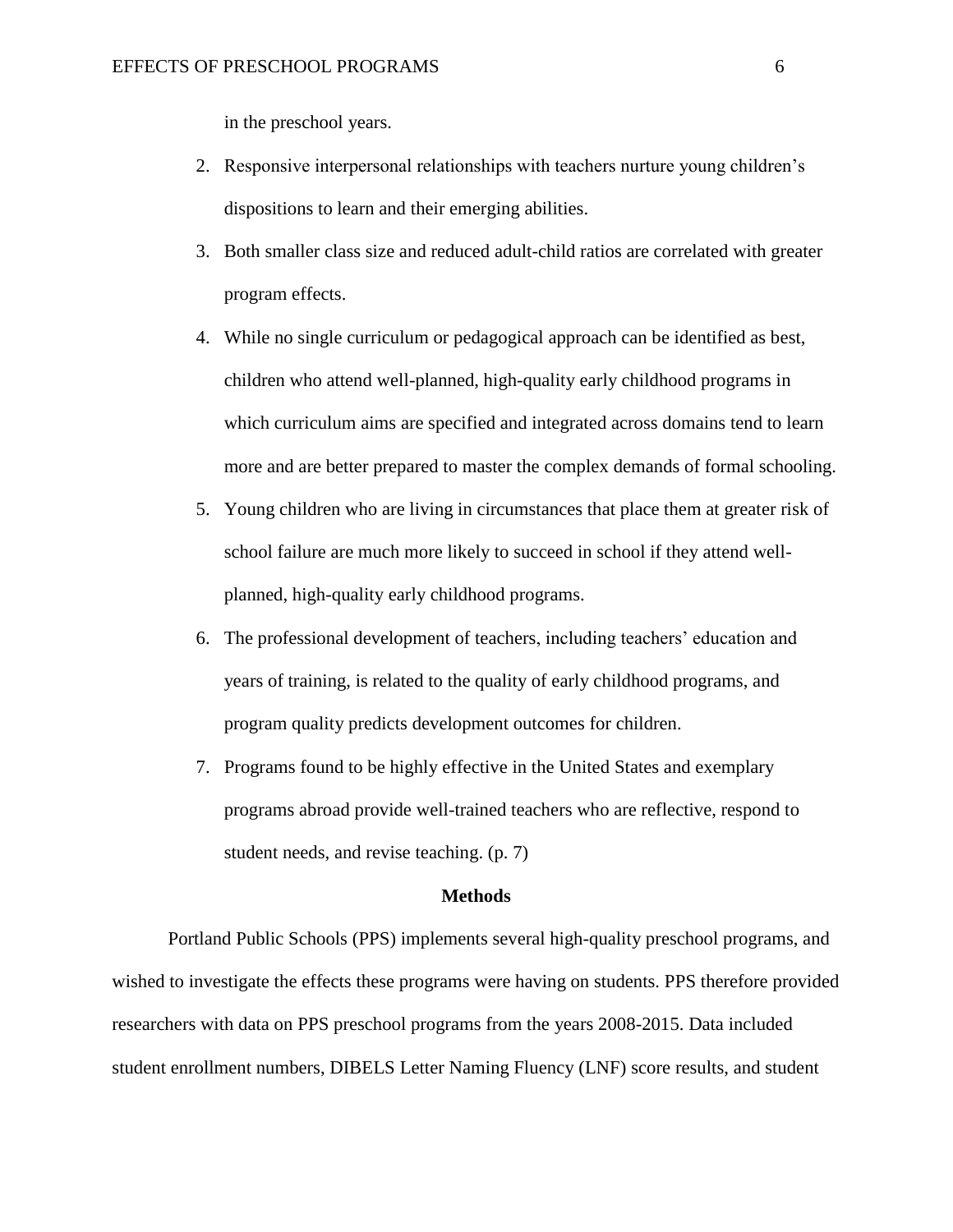demographics. The data also included third grade OAKS reading and math scores in order to further analyze the effects of preschool programs on student achievement.

The limitations of the data include the inability to compare students who participated in a pre-K program with those who did not participate in a pre-K program. It is recommended that some sort of a system or 'flag' be utilized in the dataset to better understand who attends PPS pre-K, who attends non-PPS pre-K, and who does not attend pre-K at all. Because of this, the researchers recommend caution when analyzing the results of this study. Additionally, apparent mistakes were found in the data: notably, Bridlemile, ESL Newcomer Site, and Llewellyn Elementary School each only served one student in the past seven years, which seems implausible. Results from the data analysis of both DIBELS and OAKS scores need to be interpreted cautiously due to small sample sizes and the fact that socioeconomic status was not controlled for.

### **Results**

The data were analyzed in three different ways. First, the data were analyzed by participation rates. This analysis sought to answer the following research question: Which programs were serving the greatest number of students and by which year? Second, the data were analyzed by the beginning of the year kindergarten DIBELS LNF assessment score. This analysis sought to answer the following research question: Were students who participated in certain preschool experiences more "kindergarten ready," as measured by this LNF score? Third, the data were analyzed by third grade OAKS reading and math scores. This analysis sought to answer the following research question: Did students who participated in certain preschool experiences have higher OAKS reading and math scores?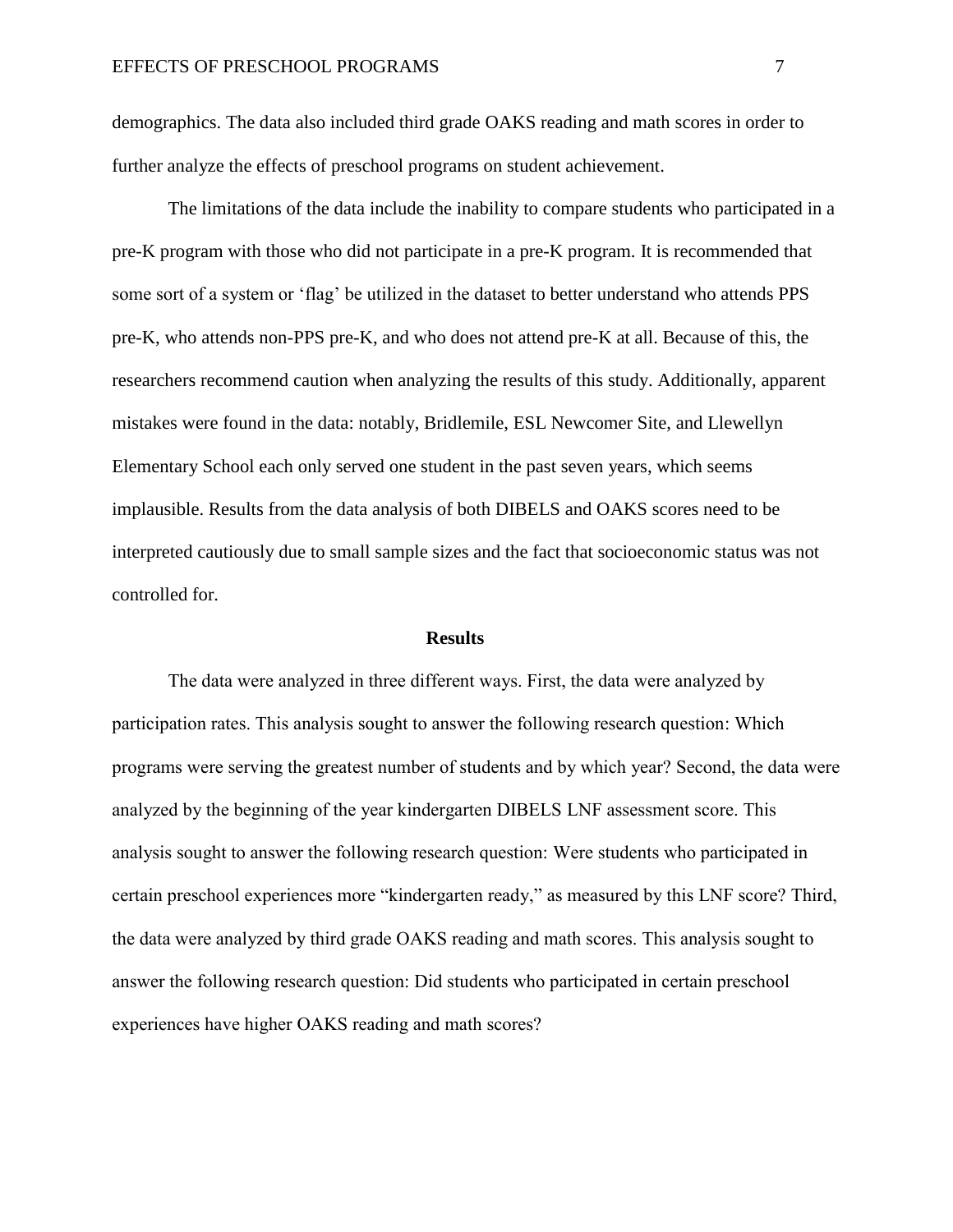# **Participation Rates**

Table 1 shows the distribution of the 6,371 students who participated in a PPS preschool program during the seven school years between 2008 and 2015. It appears that Head Start Early Childhood served the largest proportion of students: 68% of students participating in PPS preschool programs participated in Head Start's program. Seven programs served over 100 students in the past seven years, these include: 1) Head Start (68%), 2) Special Education Kindergarten Transition (10%), 3) Richmond Elementary School (4%), 4) Woodlawn PK-8 (3%), 5) Chief Joseph E.S. (2%), 6) Faubion PK-8 (2%), and 7) Beach PK-5 (2%). Of these, Chief Joseph E.S. and Beach PK-5 no longer appear to be serving preschoolers. The last two years have seen the largest numbers of preschool participants, at 1,147 and 1,143 in 2013-14 and 2014-15, respectively.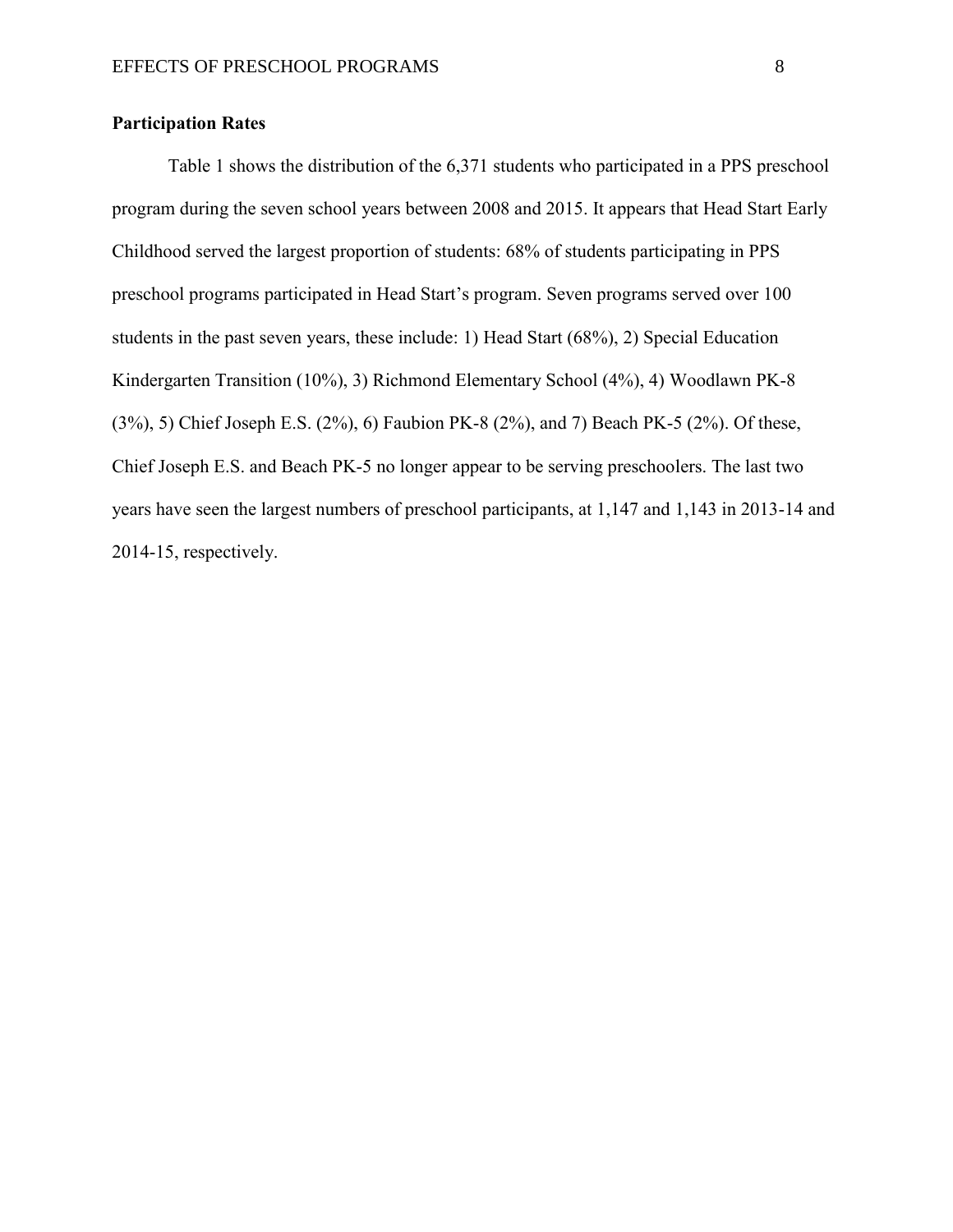# Table 1

# *Distribution of Students by Program and Year in Preschool Programs*

| Preschool Program                           | 2008-09 | 2009-10      | 2010-11 | 2011-12 | 2012-13      | 2013-14      | 2014-15 | Totals       |
|---------------------------------------------|---------|--------------|---------|---------|--------------|--------------|---------|--------------|
| Head Start Early Childhood                  | 253     | 620          | 701     | 710     | 702          | 654          | 708     | 4,348        |
| Beach PK-5                                  |         | 40           | 35      | 11      | 18           |              |         | 104          |
| Boise-Eliot/Humboldt PK-5                   |         |              | 16      | 17      |              |              |         | 33           |
| Boise-Eliot/Humboldt PK-8                   |         |              |         |         | 18           | 18           |         | 36           |
| Bridlemile E.S.                             |         |              |         |         | $\mathbf{1}$ |              |         | $\mathbf{1}$ |
| Chief Joseph E.S.                           |         | 44           | 41      | 37      |              |              |         | 122          |
| Clarendon Regional Early<br>Learning Center |         |              |         |         |              | 15           |         | 15           |
| E.S.L. Newcomer Site                        |         | $\mathbf{1}$ |         |         |              |              |         | $\mathbf{1}$ |
| Faubion PK-8                                |         | 19           | 18      | 19      | 20           | 19           | 20      | 115          |
| Humboldt PK-5                               |         | 18           | 19      | 19      |              |              |         | 56           |
| King PK-5                                   |         | 31           | 21      | 19      | 17           |              |         | 88           |
| King PK-8                                   |         |              |         |         |              | 18           | 17      | 35           |
| Llewellyn E.S.                              |         |              |         |         |              | $\mathbf{1}$ |         | $\mathbf{1}$ |
| Morrison Hand in Hand                       | 5       | 11           | 7       | $\,8\,$ | 14           | 13           | 5       | 63           |
| Ockley Green School K-5                     |         |              |         | 20      |              |              |         | 20           |
| Ramona Early Learners<br>Academy            |         |              |         | 21      | $\,8\,$      | 10           | $\, 8$  | 47           |
| Richmond E.S.                               | 13      | 40           | 36      | 49      | 51           | 52           | 41      | 282          |
| Rosa Parks E.S.                             |         | 21           | 18      | 16      | 20           | 15           |         | 90           |
| Sabin PK-5                                  |         | 21           | 20      | 17      |              |              |         | 58           |
| Special Ed KG Transition                    |         |              |         |         |              | 315          | 326     | 641          |
| Vernon PK-5                                 |         | 16           | 21      | 20      |              |              |         | 57           |
| Woodlawn PK-8                               |         | 31           | 35      | 37      | $20\,$       | 17           | 18      | 158          |
| Year Totals                                 | 271     | 913          | 988     | 1,020   | 889          | 1,147        | 1,143   | 6,371        |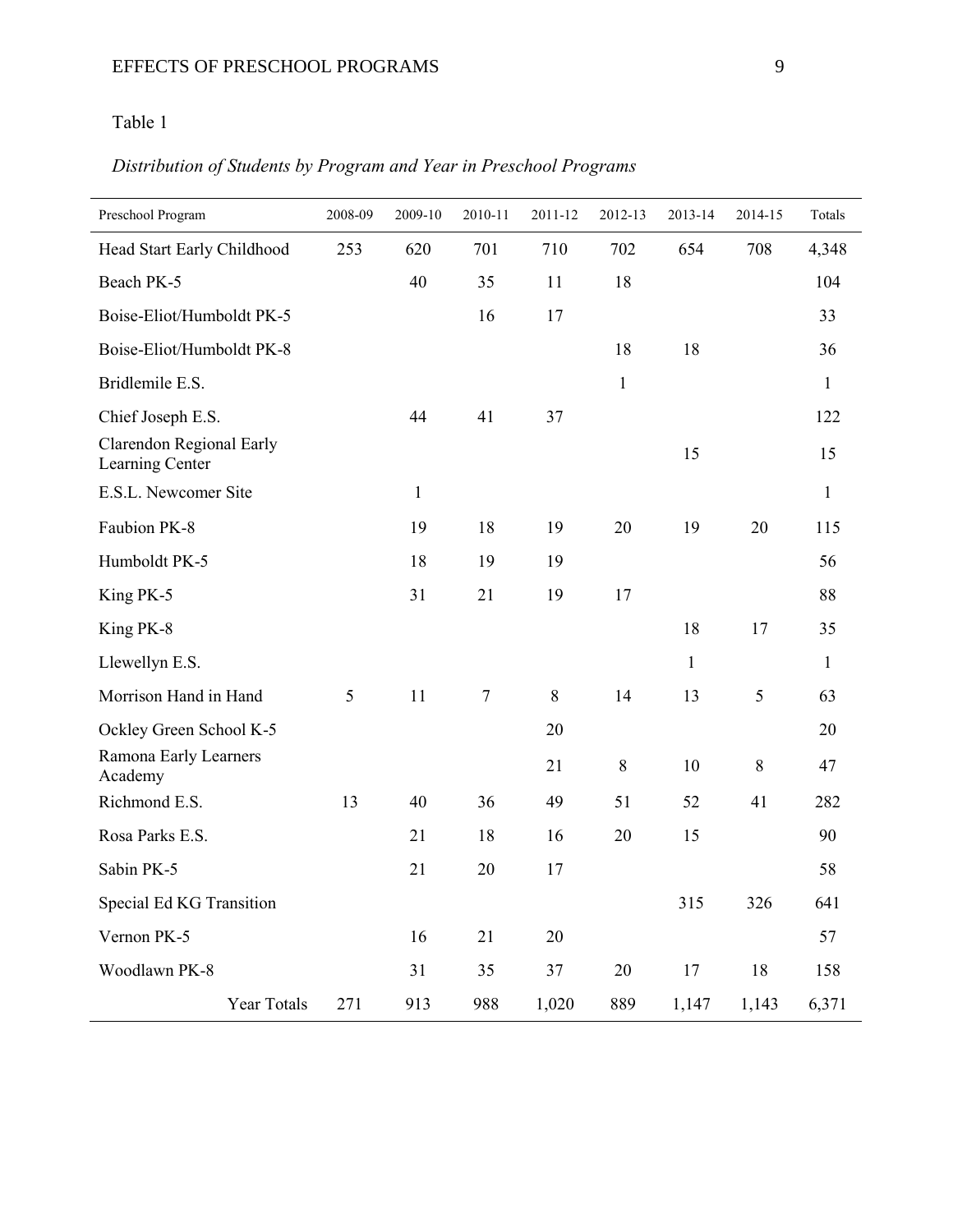# **Letter Naming Fluency**

DIBELS Letter Naming Fluency (LNF) is one of the assessments administered to incoming kindergarteners in PPS. LNF is a standardized, individually administered test designed to provide a measure of risk. Students are provided with a page of both upper- and lower-case letters arranged in a random order and are asked to name as many letters as possible within one minute. Letter naming has been found to be highly predictive of later reading success, and researchers believed that it would provide indication of kindergarten readiness, an indicator of attending a high-quality preschool program. Table 2 shows the means and standard deviations of the first DIBELS LNF assessment completed after the preschool experience by gender. The fall benchmark for kindergarten students is 11 letters named, and many of the students met this benchmark. Although females appeared to outperform males on LNF, this difference was not statistically significant  $(p = .17)$ .

Table 2

*First DIBELS Letter Naming Frequency Assessment after Preschool Experiences by Gender*

| Gender | N     | Mean  | SD.   |
|--------|-------|-------|-------|
| Female | 1,421 | 25.32 | 19 19 |
| Male   | 1,412 | 24.33 | 20.14 |

Table 3 further disaggregates these first DIBELS LNF assessment scores by preschool program. The table is organized by average score following completion of the program. With this in mind, one can see that students who attended the preschool programs at Beach, Vernon, Richmond, Ramona, and Chief Joseph had the highest LNF scores at the beginning of kindergarten. Additionally, the table indicates the percent of students meeting benchmark at each school. A school such as Faubion has a lower mean score (i.e., 24.98) than Humboldt (i.e., 30.45) but a higher percentage of students meeting benchmark (i.e., 84% compared to 80%).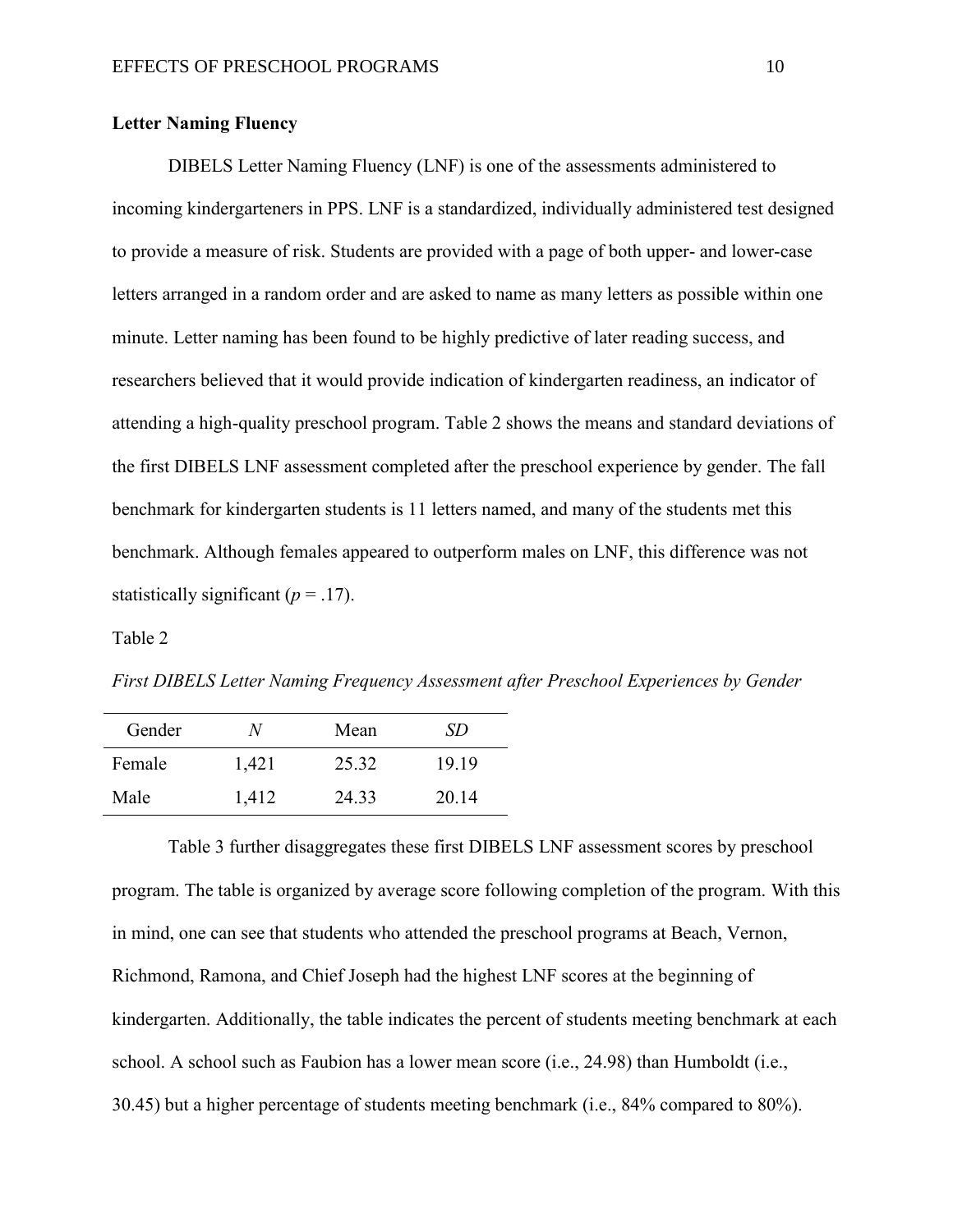These data must be interpreted cautiously, however, due to the fact that poverty is a varying issue for these schools; these data are noted in the percent Free and Reduced Lunch (i.e., a measure commonly used to represent socioeconomic status) column.

# Table 3

| Preschool Program             | $%$ FRL | $\boldsymbol{n}$ | Mean  | SD    | Percent Meeting<br><b>Benchmark</b> |
|-------------------------------|---------|------------------|-------|-------|-------------------------------------|
| Rosa Parks E.S.               | $95%+$  | 76               | 20.00 | 16.83 | 62%                                 |
| Woodlawn PK-8                 | 84%     | 107              | 21.40 | 15.72 | 70%                                 |
| King PK-8                     | 92%     | 17               | 22.76 | 14.18 | 71%                                 |
| Head Start Early Childhood Ed | -       | 1,937            | 22.88 | 19.31 | 66%                                 |
| King PK-5                     | 92%     | 77               | 23.27 | 18.48 | 69%                                 |
| Faubion PK-8                  | 77%     | 91               | 24.98 | 13.63 | 84%                                 |
| Special Ed KG Transition      |         | 170              | 26.30 | 22.22 | 66%                                 |
| Humboldt PK-5                 |         | 40               | 30.45 | 20.03 | 80%                                 |
| Beach PK-5                    | 58%     | 26               | 34.65 | 17.11 | 92%                                 |
| Vernon PK-5                   | 65%     | 49               | 36.41 | 22.48 | 88%                                 |
| Richmond E.S.                 | 13%     | 99               | 39.78 | 16.76 | 95%                                 |
| Ramona Early Learners Academy |         | 29               | 40.62 | 19.72 | 93%                                 |
| Chief Joseph E.S.             | 51%     | 39               | 46.15 | 18.11 | 97%                                 |

*First DIBELS Letter Naming Frequency Assessment after Preschool Experiences by Program*

*Note*. FRL stands for Free and Reduced Lunch.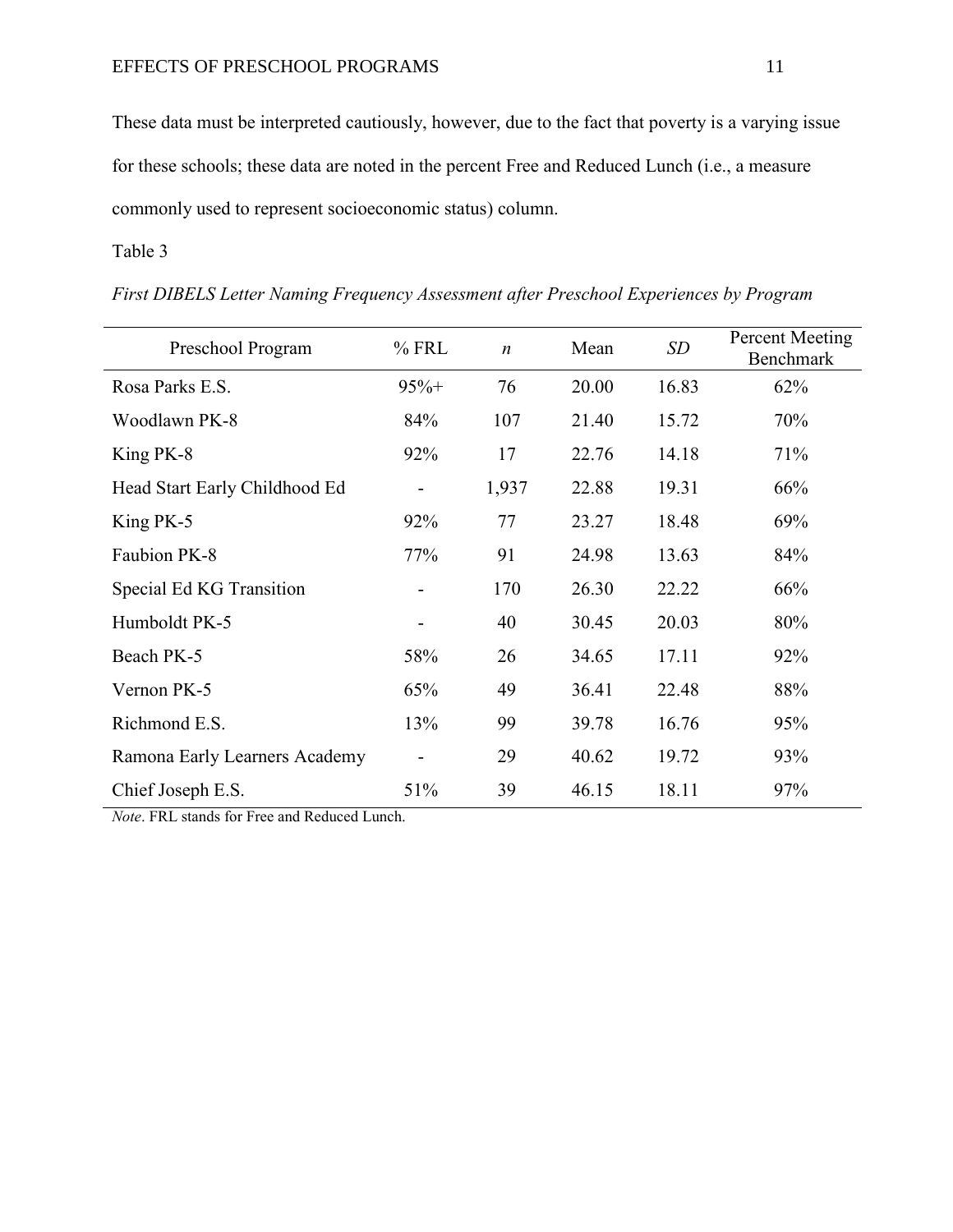Table 4 disaggregates these data by ethnicity. Data were coded in this analysis, as it was in the dataset to maintain the largest potential differentiation of the data. Future rounds of data analysis may combine the data to create a "Multiple Ethnicities" category instead of the specificity noted here. Again, these are organized from smallest to largest mean score of LNF. One can see that there are disparities by ethnicity: White and Asian students performed highest on the LNF task.

### Table 4

|                           | $\boldsymbol{n}$ | Mean  | SD    |
|---------------------------|------------------|-------|-------|
| White/Hispanic            | 520              | 17.62 | 17.48 |
| Native American/Hispanic  | 214              | 17.74 | 18.22 |
| Black/Hispanic            | 59               | 21.19 | 19.84 |
| Asian/Hispanic            | 12               | 21.83 | 17.60 |
| Pacific Islander          | 54               | 23.72 | 16.67 |
| <b>Black</b>              | 733              | 24.11 | 18.06 |
| Pacific Islander/Hispanic | 12               | 25.42 | 16.17 |
| Native American           | 63               | 26.43 | 21.00 |
| White                     | 773              | 29.50 | 20.43 |
| Asian                     | 392              | 30.95 | 20.44 |

*First DIBELS Letter Naming Frequency Assessment after Preschool Experiences by Ethnicity*

# **OAKS Reading and Math Scores**

Analysis of the effects of participating in these preschool programs was also measured through the OAKS reading and math scores; however, the sample sizes for this particular analysis were quite small. Only students who were in third grade in the 2013-14 school year (i.e., had attended kindergarten in 2010-11 and preschool in 2008-09 and/or 2009-10) could be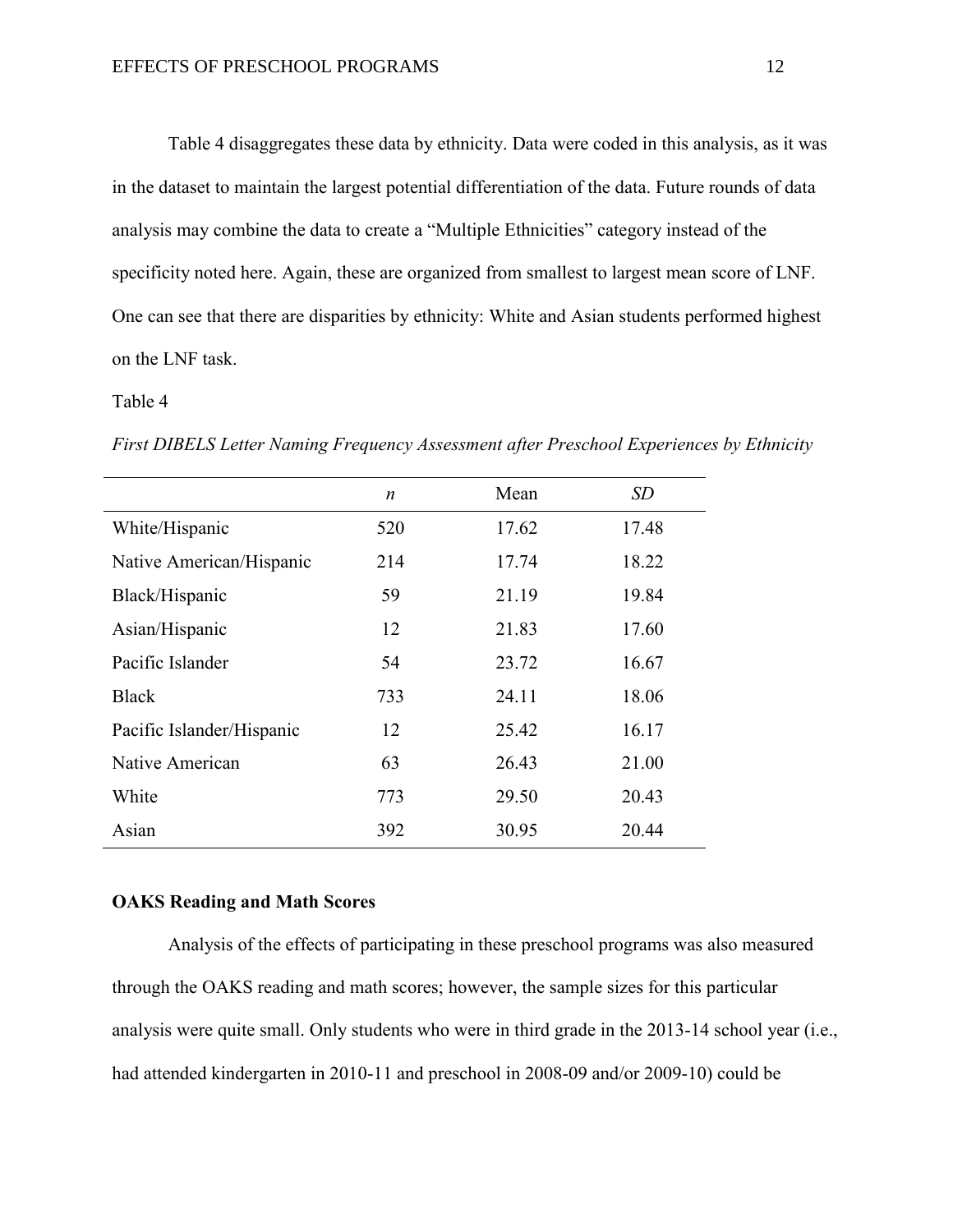included in this analysis. Although those students who were in third grade in 2014-15 were also included in the above analysis, because of the switch to Smarter Balanced in this year these data could not be included. The Smarter Balanced data were also not available at the time of this analysis. Table 4 shows the mean OAKS reading scores by program and the percent of students meeting the grade level standard. These results are again sorted from smallest to largest mean score; note that the percent meeting standard may be higher in schools that have a lower mean, such as Woodlawn. Again, these scores must be interpreted cautiously both due to sample size and due to poverty levels. Because of the small sample sizes, these data were not disaggregated further.

Table 4

|                               | $%$ FRL                      | $\overline{N}$ | Mean   | SD    | Percent Meeting<br>Standard $(211+)$ |
|-------------------------------|------------------------------|----------------|--------|-------|--------------------------------------|
| Rosa Parks E.S.               | $95%+$                       | 9              | 201.11 | 10.11 | 33%                                  |
| Head Start Early Childhood Ed | $\qquad \qquad \blacksquare$ | 255            | 210.78 | 11.85 | 70%                                  |
| Faubion PK-8                  | 77%                          | 14             | 214.36 | 9.22  | 86%                                  |
| Vernon PK-5                   | 65%                          | 5              | 216.20 | 14.27 | 80%                                  |
| Beach PK-5                    | 58%                          | 27             | 216.44 | 14.43 | 78%                                  |
| Woodlawn PK-8                 | 84%                          | 16             | 217.69 | 6.44  | 94%                                  |
| King PK-5                     | 92%                          | 17             | 218.94 | 14.96 | 88%                                  |
| Chief Joseph E.S.             | 51%                          | 26             | 218.96 | 9.89  | 92%                                  |
| Humboldt PK-5                 | $\overline{\phantom{0}}$     | 9              | 219.67 | 15.36 | 89%                                  |
| Richmond E.S.                 | 13%                          | 26             | 226.15 | 8.38  | 100%                                 |
| Sabin PK-5                    | 35%                          | 17             | 230.59 | 9.74  | 100%                                 |

### *Third Grade OAKS Reading Scores by Program*

*Note*. FRL stands for Free and Reduced Lunch.

Table 5 shows the mean OAKS math scores by program and the percent meeting standard. These results are again sorted from smallest to largest mean score. Again, these scores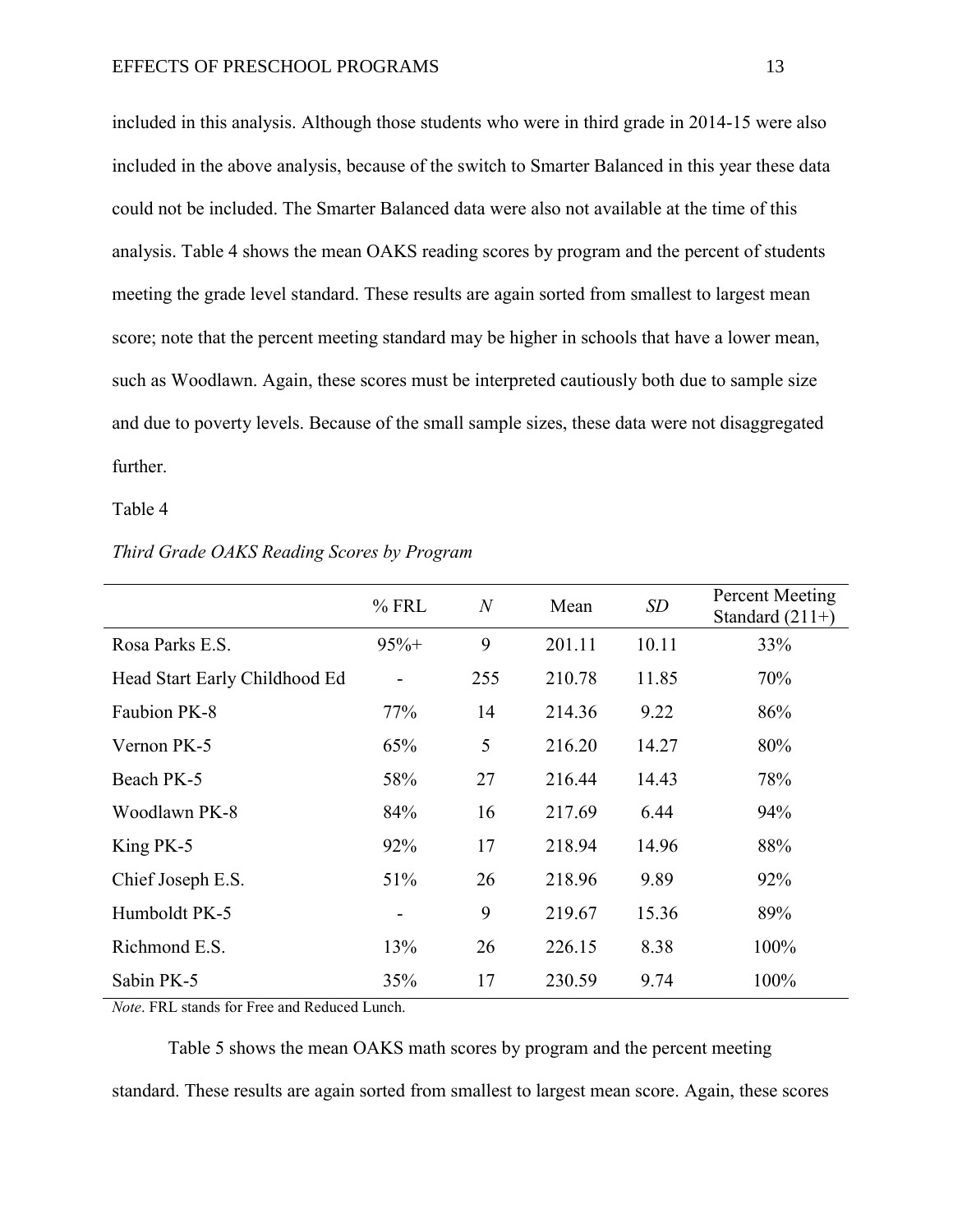must be interpreted cautiously both due to sample size and due to poverty levels. Because of the small sample sizes, this data set was not disaggregated further.

# Table 5

|  |  |  |  |  |  | Third Grade OAKS Math Scores by Program |
|--|--|--|--|--|--|-----------------------------------------|
|--|--|--|--|--|--|-----------------------------------------|

|                               | $%$ FRL                      | $\overline{N}$ | Mean   | SD    | Percent Meeting<br>Standard $(212+)$ |
|-------------------------------|------------------------------|----------------|--------|-------|--------------------------------------|
| Rosa Parks E.S.               | $95%+$                       | 10             | 203.20 | 13.60 | 40%                                  |
| Head Start Early Childhood Ed | $\qquad \qquad \blacksquare$ | 239            | 209.93 | 12.07 | 64%                                  |
| Faubion PK-8                  | 77%                          | 14             | 210.86 | 7.79  | 71%                                  |
| Humboldt PK-5                 | $\qquad \qquad \blacksquare$ | 8              | 213.38 | 14.10 | 75%                                  |
| King PK-5                     | 92%                          | 14             | 214.50 | 12.84 | 86%                                  |
| Chief Joseph E.S.             | 51%                          | 20             | 215.75 | 8.16  | 90%                                  |
| Beach PK-5                    | 58%                          | 20             | 215.95 | 11.95 | 85%                                  |
| Woodlawn PK-8                 | 84%                          | 10             | 221.50 | 8.32  | 90%                                  |
| Sabin PK-5                    | 35%                          | 18             | 222.00 | 6.39  | 100%                                 |
| Richmond E.S.                 | 13%                          | 24             | 222.54 | 10.67 | 96%                                  |
| Vernon PK-5                   | 65%                          | 6              | 223.83 | 11.92 | 100%                                 |

*Note*. FRL stands for Free and Reduced Lunch.

# **Summary**

This first analysis sought to understand the effects of the different PPS pre-K programs. Because it was not possible to truly identify which students had attended non-PPS pre-K and which students had not received pre-K at all, it was not possible to conduct a comparison analysis. Future research should strive to better identify these students so this type of analysis can be conducted. It does appear that majority of students who attended a PPS pre-K program were, "kindergarten ready" and received passing scores on the OAKS reading and math. In fact, for all three assessments, the average scores were largely passing or meeting benchmark.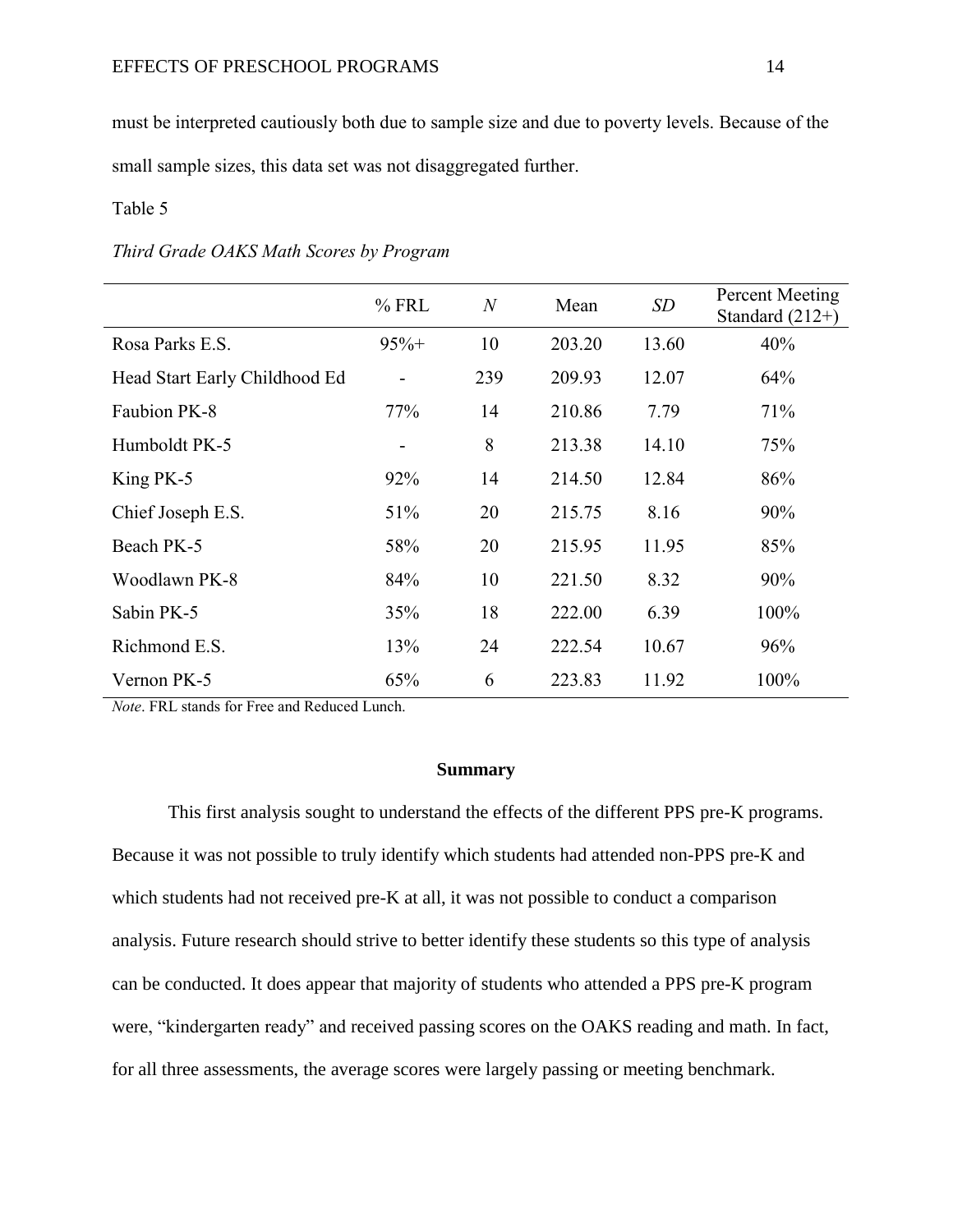#### References

- Ansari, A., & Lopez, M. (2015). Preparing low-income Latino children for kindergarten and beyond: How children in Miami's publicly-funded preschool programs fare. *National Research Center on Hispanic Children and Families*. [Data file]. Retrieved from http://www.childtrends.org/wp-content/uploads/2015/09/Hispanic-Center-MSRP-Brief-FINAL.pdf
- Bowman, B. T., Donovan, M. S., Burns, M. S., & National Academy of Sciences National Research Council, W. D. (2001). *Eager To Learn: Educating Our Preschoolers.*
- Brooks-Gunn, J., Burchinal, M. R., Espinosa, L. M., Gormley, W. T., Ludwig, J., Magnuson, K. A., ... & Zaslow, M. J. (2013). Investing in our future: The evidence base on preschool education (Vol. 9). Society for Research in Child Development and Foundation for Child Development.
- Doggett, L., & Wat, A. (2010). Why PreK for All?. *Phi Delta Kappan*, *92*(3), 8-11.
- Fantuzzo, J., Bulotsky-Shearer, R., McDermott, P. A., McWayne, C., Frye, D., & Perlman, S. (2007). Investigating dimensions of social-emotional classroom behavior and school readiness for low-income urban preschool children. *School Psychology Review, 36,* 44- 62.
- Heckman, J., Pinto, R., & Savelyev, P. A. (2012). *Understanding the mechanisms through which an influential early childhood program boosted adult outcomes.*Cambridge, MA: National Bureau of Economic Research.
- Howes, C., Burchinal, M., Pianta, R., Bryant, D., Early, D., Clifford, R., & Barbarin, O. (2008). Ready to learn? Children's pre-academic achievement in pre-kindergarten programs. *Early Childhood Research Quarterly*, 23, 27-50